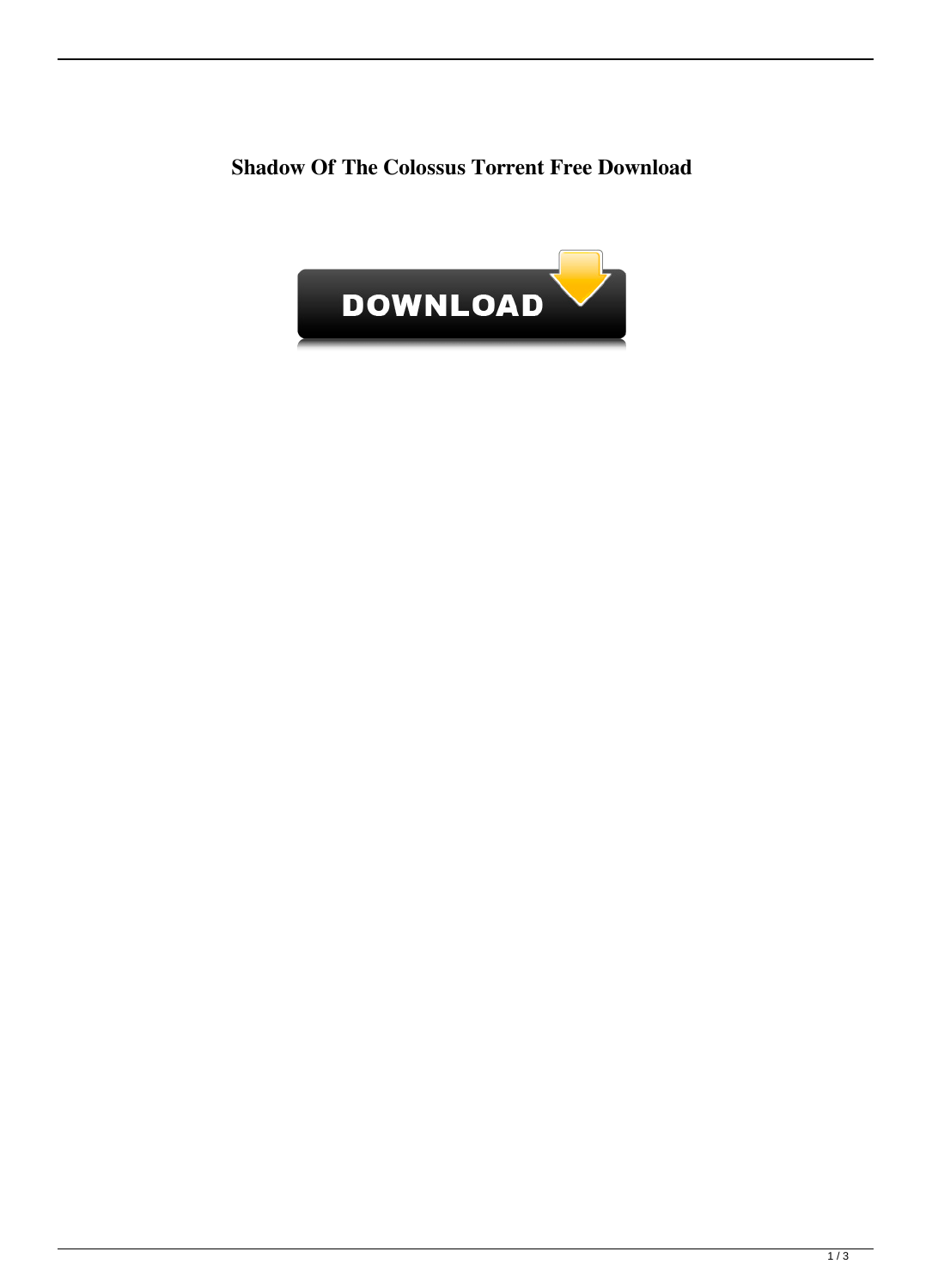Shadow of the Colossus is a 2005 action-adventure game developed by Team Ico and published by Sony Computer Entertainment for the PlayStation 2. The plot tells us about a lonely youth, named Wander. The game is currently accessible for Microsoft Windows on GamesKnit. Jan 23, 2018 Team Ico, creators of Ico, Shadow of the Colossus, and their second game, The Last Guardian, are moving away from the PlayStation 2 platform. These games are to be re-released for Sony's upcoming PlayStation 4. Sep 14, 2017 Shadow of the Colossus is an action-adventure game developed by Team Ico and published by Sony Computer Entertainment for the PlayStation 2. Sep 27, 2016 A Japanese game development team at Inti Creates is making a Shadow of the Colossus remaster, titled Shadow of the Colossus PC for Windows. A remake was showcased at E3 2017. Sep 24, 2017 The remaster contains Xbox One trophy support, and a free demo of the game is available. Sep 24, 2018 A sequel to the remaster, titled Shadow of the prologue, was announced and is released on January 10, 2019. Jan 10, 2019 Shadow of the Colossus is a remake of the game, using the assets of the PC port. It was announced on May 6, 2019. Jul 18, 2019 Shadow of the Colossus is to be re-released on Nintendo Switch, along with Ico and The Last Guardian, both remade. Jul 31, 2019 Shadow of the Colossus remakes include remastered versions of the game on the Xbox One, PlayStation 4, PlayStation 3, PlayStation Vita, and Microsoft Windows. Spelunker Spelunker is an adventure game released in 1987 for the BBC Micro by David Braben and Ian Bell. It was developed by Amblin Software for the BBC in conjunction with Soft & Coder. Originally the game was programmed by David Braben, Ian Bell, Martyn Rees and Tim Post. It is based on the program the team had written earlier for the BBC Micro. The program was based on a page in the manual for the BBC Master. Summary Spelunker is a game about exploring large underground caverns. It features a large mazelike underground environment. The game is set in an ancient, indeterminate period. The player controls a small miner named Hognob. He must explore the caves, avoid